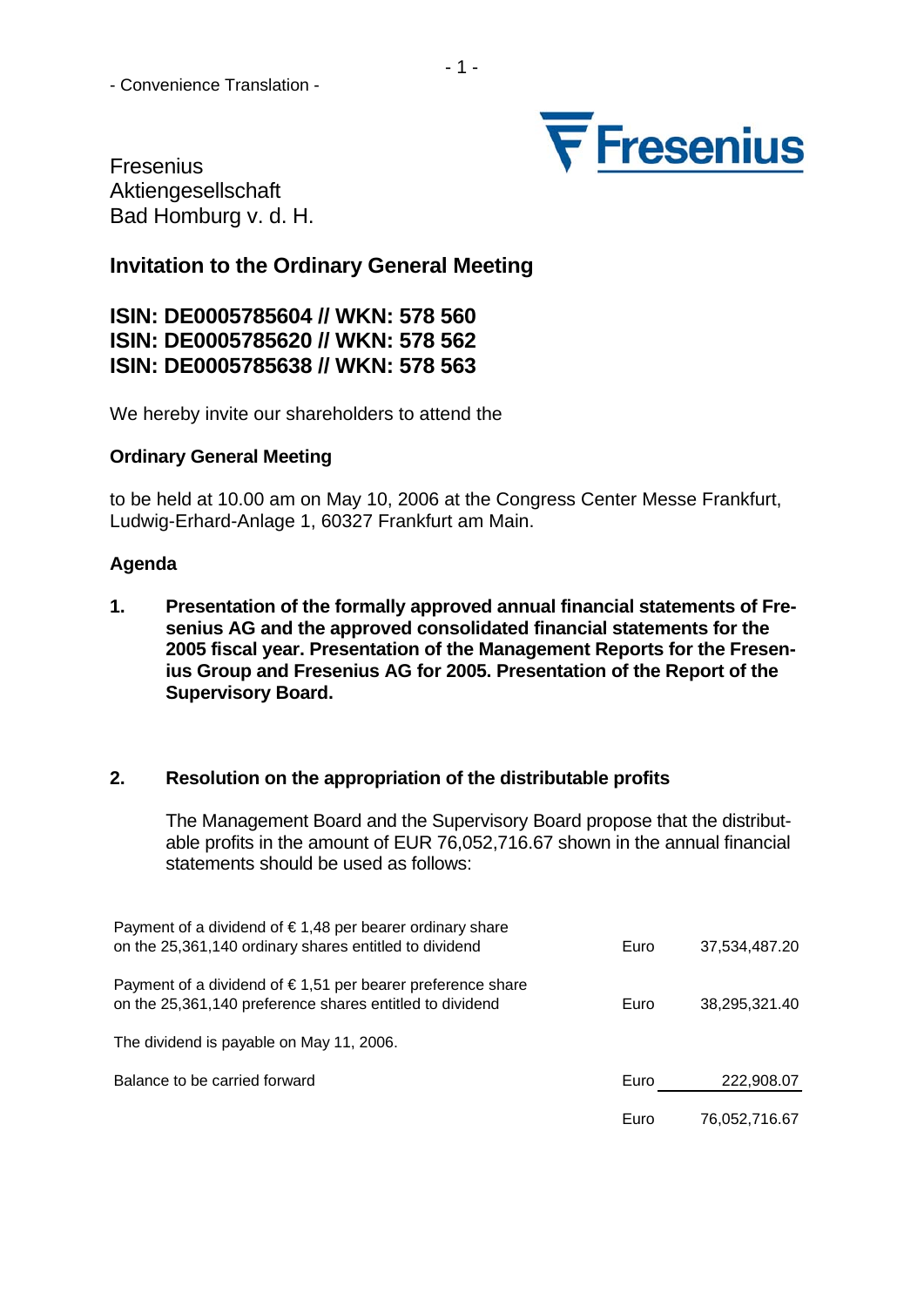## **3. Resolution on approval of the actions of the Management Board for the fiscal year 2005**

The Management Board and Supervisory Board propose that approval should be given.

## **4. Resolution on approval of the actions of the Supervisory Board for the fiscal year 2005.**

The Management Board and Supervisory Board propose that approval should be given.

## **5. Resolution concerning revocation of the previous Approved Capital II and**  for the creation of new Approved Capital I and II and corresponding modi**fications of the Articles of Association.**

The Management Board and Supervisory Board propose that the following resolution is passed:

- a. The authorization to increase the subscribed capital in § 4 paragraph 4 of the Articles of Association (Approved Capital II) is cancelled and § 4 paragraph 4 of the Articles of Association is deleted.
- b. New Approved Capital I of EUR 12,800,000 is created. For this purpose a new paragraph 3 is inserted in § 4 of the Articles of Association. The new paragraph 3 is worded as follows:

"The Management Board is authorized until May 9, 2011 - with the consent of the Supervisory Board - to increase the company's subscribed capital by a nominal total amount of up to EUR 12,800,000 through a single or multiple issue of new bearer ordinary shares and/or nonvoting bearer preference shares against cash contributions (Approved Capital I). The number of shares must increase in the same proportion as the subscribed capital. A subscription right must be granted to shareholders. The Management Board is, however, authorized to exclude residual fractional amounts from the shareholders' subscription right and, in the event of a simultaneous issue of ordinary and preference shares, to exclude rights of the holders of one class of shares to subscribe to the shares of the other class if the subscription ratio is set the same for both classes. The authorization also includes the power to issue further preference shares equivalent to the previously issued non-voting preference shares in the distribution of the company's profits or assets. The power may be exercised only to the extent that, when utilizing the entire Approved Capitals registered in the Commercial Register pursuant to the resolutions in the General Meeting on May 10, 2006, the number of ordinary shares issued does not exceed the number of non-voting preference shares."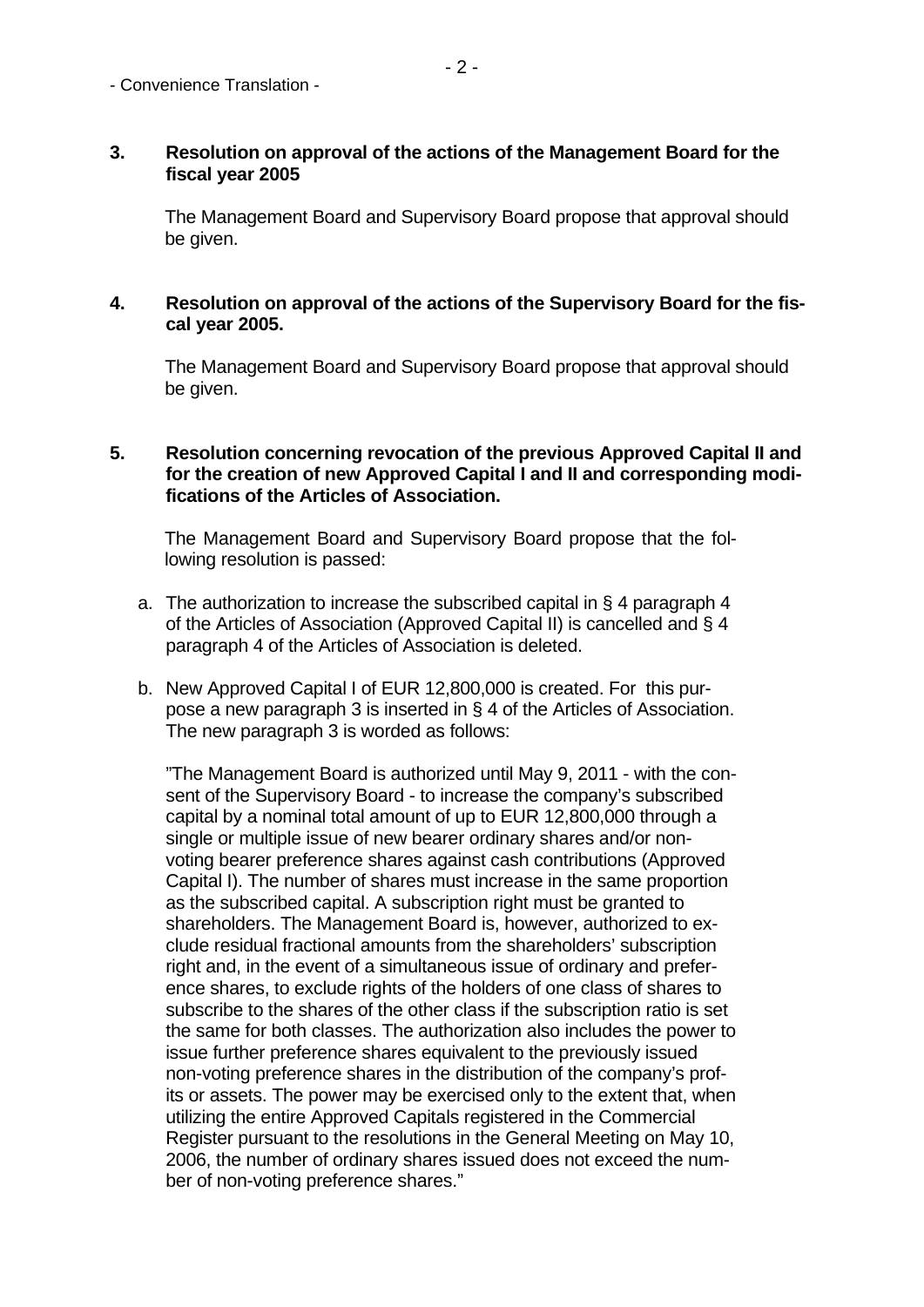c. New Approved Capital II is created in the amount of EUR 6,400,000. For this purpose, a new paragraph 4 is inserted in § 4 of the Articles of Association in lieu of the deleted § 4 paragraph 4 as described in a) above. The new paragraph 4 is worded as follows:

" The Management Board is authorized until May 9, 2011 - with the consent of the Supervisory Board - to increase the company's subscribed capital by a nominal total amount of up to EUR 6,400,000 through a single or multiple issue of new bearer ordinary shares and/or non-voting bearer preference shares against cash contributions and/or contributions in kind (Approved Capital II). The number of shares must increase in the same proportion as the subscribed capital. The Management Board is authorized to exclude residual fractional amounts from the shareholders' subscription right and, in the event of a simultaneous issue of ordinary and preference shares, to exclude rights of the holders of one class of shares to subscribe to the shares of the other class if the subscription ratio is set the same for both classes. The Management Board is further authorized to decide on the exclusion of the shareholders' subscription right, in each case with the consent of the Supervisory Board. The exclusion of the shareholders' subscription right is, however, permissible only if, in the case of a capital increase against cash contributions, the issue amount is not substantially less than the stock-exchange price. In the case of a capital increase against contributions in kind, the exclusion of subscription rights is permissible only for the acquisition of a company or parts of a company or a participating interest in a company. The authorization also includes the power to issue further preference shares equivalent to the previously issued non-voting preference shares in the distribution of the company's profits or assets. The power may be exercised only to the extent that, when utilizing the entire Approved Capitals registered in the Commercial Register pursuant to the resolutions in the General Meeting on May 10, 2006, the number of ordinary shares issued does not exceed the number of non-voting preference shares."

# **6. Resolution on other amendments to the Articles of Association.**

New provisions in the German Stock Corporation Law (AktG), particularly as a result of the Transparency and Disclosure Law (TransPuG) and the Law on Corporate Integrity and Modernization of the Right of Appeal (UMAG), necessitate the following amendments to the Articles of Association.

The Management Board and the Supervisory Board propose that a resolution is passed to approve the following amendments to the Articles of Association:

a. An editorial change is made to § 3 of the Articles of Association to clarify that announcements by the company are made in the electronic version of the Federal Gazette (Bundesanzeiger). Pursuant to Article 5 TransPuG the electronic Bundesanzeiger has since January 1, 2003 been the mandatory medium for announcements by the company. This stipulation is reflected by the following proposed amendment to the Articles of Association.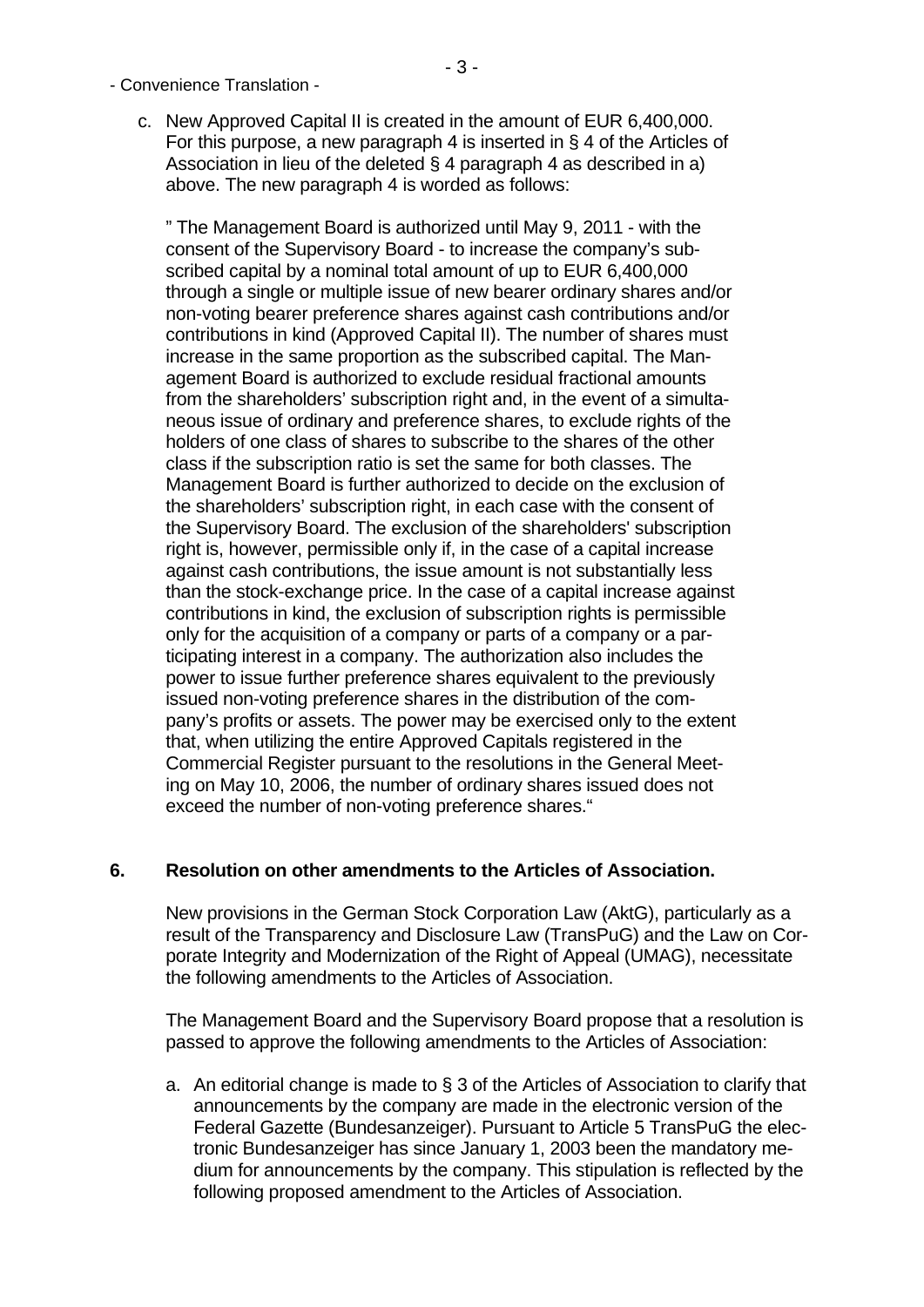§ 3 of the Articles of Association "Announcements" is reworded as follows: "Announcements by the company will be made in the electronic Federal Gazette (elektronischer Bundesanzeiger)."

b. In paragraph (2) sentence 2 of  $\S 5$  "Shares", the shareholder's right to a share certification pursuant to § 10 paragraph 5 AktG is excluded. This suggestion by the management is intended to save costs.

§ 5 paragraph (2) sentence 2 is reworded as follows: "A shareholder's right to a certification of his shares is excluded unless certification is required under the regulations which apply on any stock exchange on which the shares are listed."

c. The proposed amendment to § 7 paragraph 3 a) of the Articles of Association provides for an increase in the value limit for the Supervisory Board's approval requirement. The new limit reflects the current size of the company.

§ 7 paragraph 3 a) is reworded as follows: "The express prior consent of the Supervisory Board is required a) for the acquisition, disposal or encumbrance of real estate or equivalent rights if the value exceeds EUR 15.000.000 in any individual case."

d. The proposed amendment to § 10 paragraph 1 sentence 3 of the Articles of Association with regard to the summoning of Supervisory Board meetings reflects the growing importance of electronic communication media, particularly e-mail, and their advantages for the transmission of large documents.

§ 10 paragraph 1 sentence 3 is reworded as follows: "In urgent cases the period may be shortened and the summons may be issued by telegraphic means, telefax, other electronic communication media (e-mail, etc.) or telephone."

e. The proposed amendment to § 10 paragraph 2 of the Articles of Association is intended to make it easier for the Supervisory Board to pass resolutions outside personally attended meetings. For this purpose, the option of videoconferencing is in particular opened up. Every member of the Supervisory Board retains the right to oppose to resolutions passed outside personally attended meetings.

§ 10 paragraph 2 is reworded as follows:

"Resolutions of the Supervisory Board are generally passed in meetings attended by them in person. It is nevertheless permissible for meetings of the Supervisory Board to be held in the form of a video conference or that individual Supervisory Board members can be linked through a video transmission and that in such cases resolutions may be passed or votes cast through the video conference or video transmission. Outside meetings, resolutions may be passed in writing or by telegraphic means, remote written communication methods, telefax, or other electronic communication media (e-mail, etc.) or telephone if the Chairman of the Supervisory Board or, in the absence of the Chairman, his deputy asks for this and no member of the Supervisory Board promptly objects in writing to this procedure."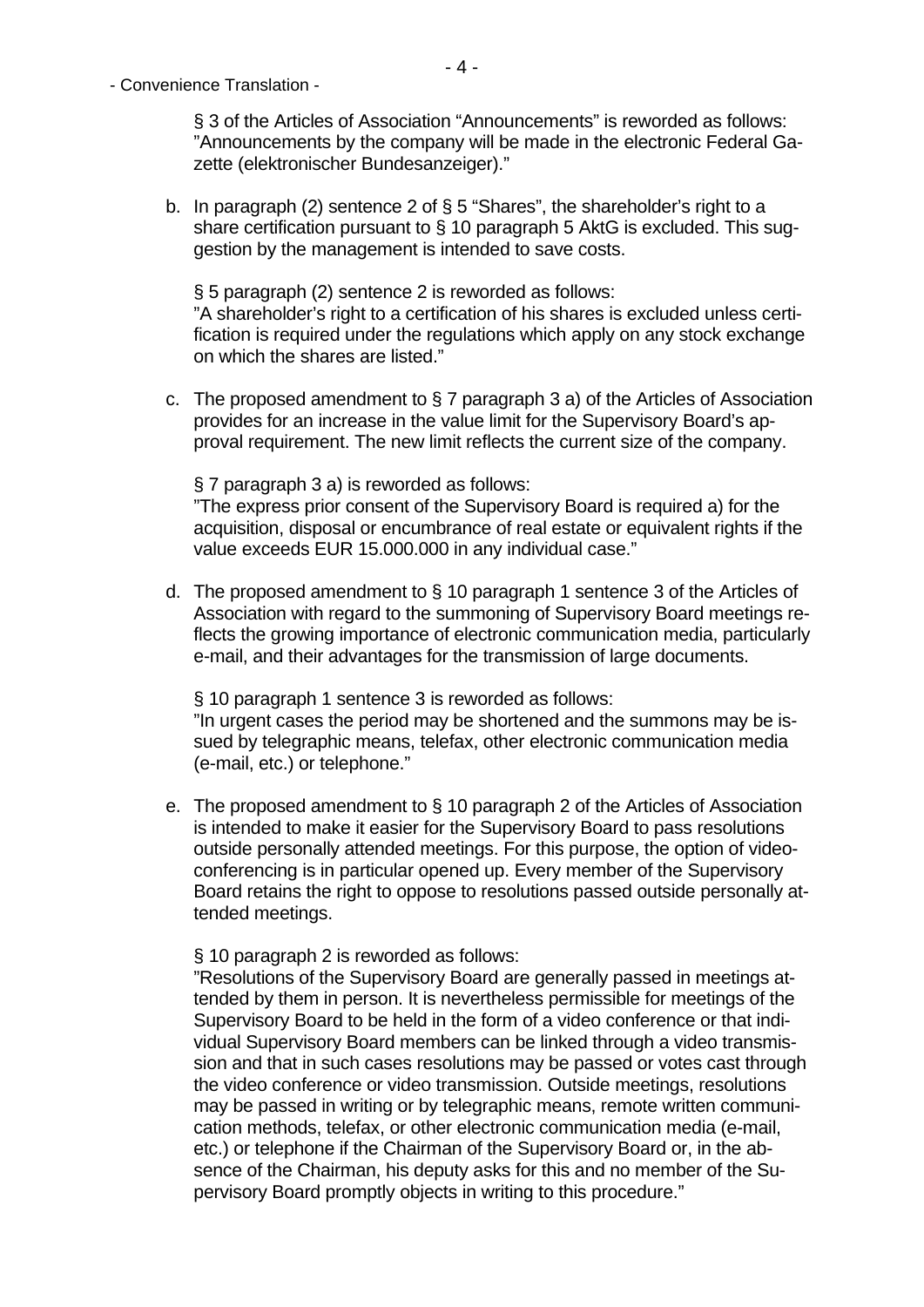- Convenience Translation
	- f. The proposed amendment to § 10 paragraph 6 sentence 2 of the Articles of Association follows the proposed amendments to § 10 paragraph 2 of the Articles of Association.

§ 10 paragraph 6 sentence 2 of the Articles of Association is reworded as follows:

"The written record which must be kept of resolutions passed outside personally attended meetings pursuant to § 10 paragraph 2 must be signed by the Chairman of the Supervisory Board."

g. The list of provisions under § 11 paragraph 3 sentence 2 of the Articles of Association where the Supervisory Board is authorized to amend the Articles of Association without a resolution by the General Meeting should consequently also cover the Conditional Capital II which was resolved by the General Meeting in 2003.

§ 11 paragraph 3 sentence 2 of the Articles of Association is reworded as follows:

"This also applies in cases covered by  $\S 4$  paragraph (1) sentence 1, (3), (4), (5) and (6)."

h. The Law on Corporate Integrity and Modernization of the Right of Appeal (UMAG) results in new regulations with regard to the advance notice and participation requirements for general meetings. The proposed amendments to § 14 and § 15 of the Articles of Association reflect these requirements.

§ 14, paragraph (1) is reworded as follows:

"(1) The General Meeting must be summoned at least 30 days before the latest date on which shareholders are required to register for the General Meeting."

Under § 15, paragraphs (1) to (3) are deleted and the new paragraphs (1) and (2) are inserted:

"(1) Shareholders who wish to attend the General Meeting or exercise their voting rights must register for the General Meeting and produce proof of entitlement. The registration and proof of entitlement must be received by the company (at the address stated for this purpose in the summons) by the seventh day before the General Meeting (registration date) at the latest. If this period ends on a Saturday or Sunday or on a public holiday which is recognized by law at the location of the company's registered offices, the previous working day is decisive for receipt.

(2) For proof of entitlement pursuant to paragraph 1, special evidence of the share ownership made out in text form in English or German by the bank maintaining the securities account is sufficient. Proof of shares not held in a collective securities custody account can also be issued by the company or a bank against handover of the shares. Proof of share ownership must relate to the time stipulated in the German Stock Corporation Law (Aktiengesetz)."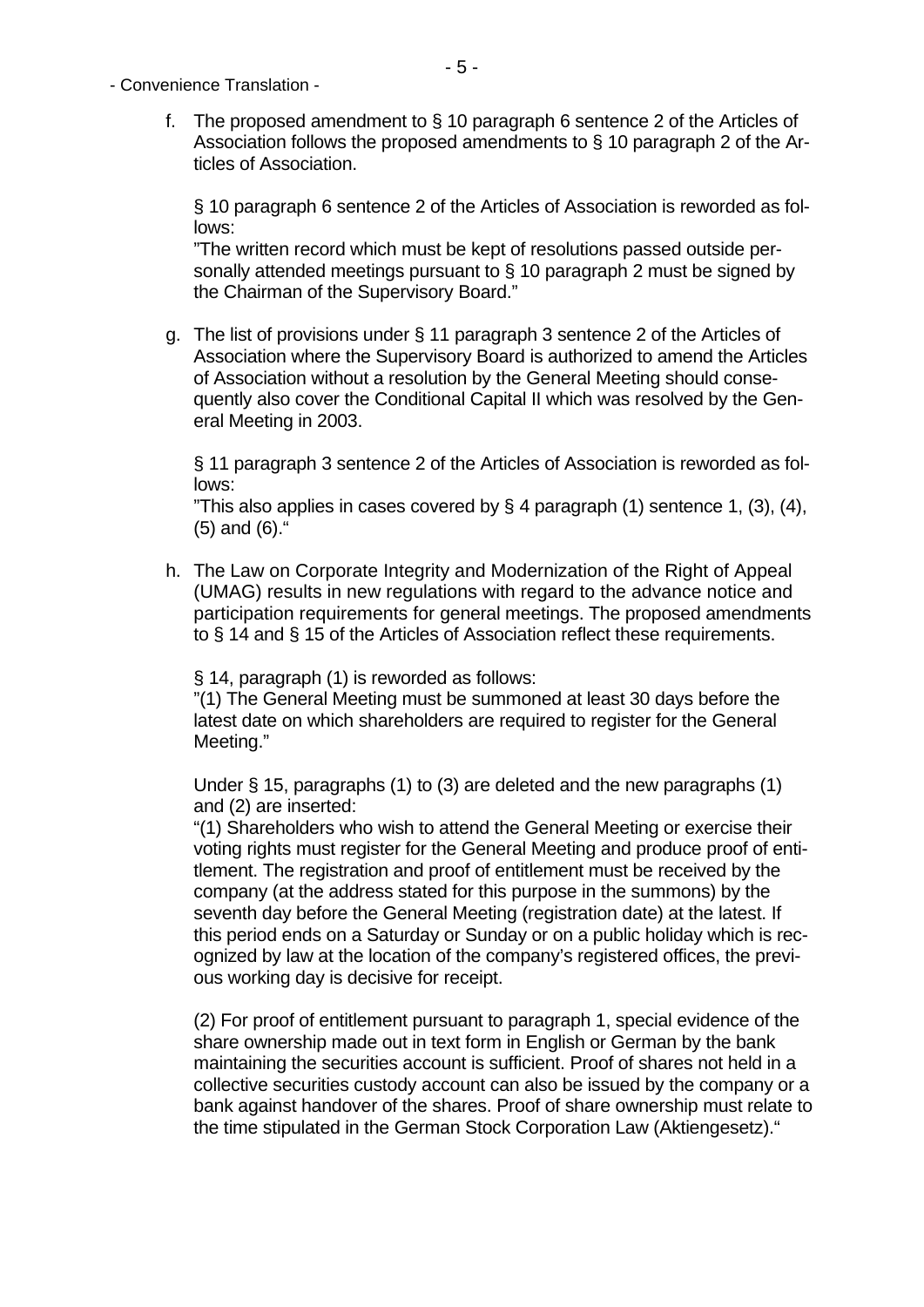- Convenience Translation
	- i. UMAG opens up the possibility for the Chairman of the General Meeting to be empowered by the Articles of Association to place a reasonable time limit on the shareholders' right to ask questions and speak, and decide further provisions in this regard. The proposed amendment to the Articles of Association makes use of this possibility.

§ 17 paragraph 2 of the Articles of Association is reworded as follows: "The Chairman leads the meeting, determines the sequence of subjects for discussion and of speakers and the nature and form of voting. At the start of or during the General Meeting the Chairman may set reasonable limits on speaking time, question time and the total time for speaking and questions together, for the purpose of expressing comments on individual agenda items and for individual contributions through comments or questions. He orders the closure of debate if and as soon as this is necessary for the orderly conduct of the General Meeting."

j. The proposed amendment to §18 paragraphs 3 and 4 of the Articles of Association reflects the requirements of TransPuG for presentation of the annual financial statements and consolidated financial statements to the Supervisory Board.

§ 18 paragraphs 3 and 4 of the Articles of Association are reworded as follows:

"(3) The Supervisory Board places the commission for the audit by the auditor."

"(4) The Management Board must present the annual financial statements and Management Report and the consolidated financial statements and the consolidated Management Report to the Supervisory Board without delay after their preparation. The Management Board must at the same time present to the Supervisory Board the proposal which it wishes to make to the General Meeting for the appropriation of distributable profits."

# **7. Election of the auditor for the fiscal year 2006.**

The Supervisory Board proposes to elect KPMG Deutsche Treuhand-Gesellschaft Aktiengesellschaft Wirtschaftsprüfungsgesellschaft, Frankfurt am Main, as the auditor for the 2006 fiscal year.

# **Participation in the General Meeting**

Since the Law on Corporate Integrity and Modernization of the Right of Appeal came into effect on November 1, 2005, the conditions of entitlement to participate in the General Meeting have changed. For the shareholders of our company, the following possibilities exist, in parallel, to fulfill the conditions for participation in the General Meeting. For participation entitlement, fulfillment of **one** of the stated conditions is sufficient: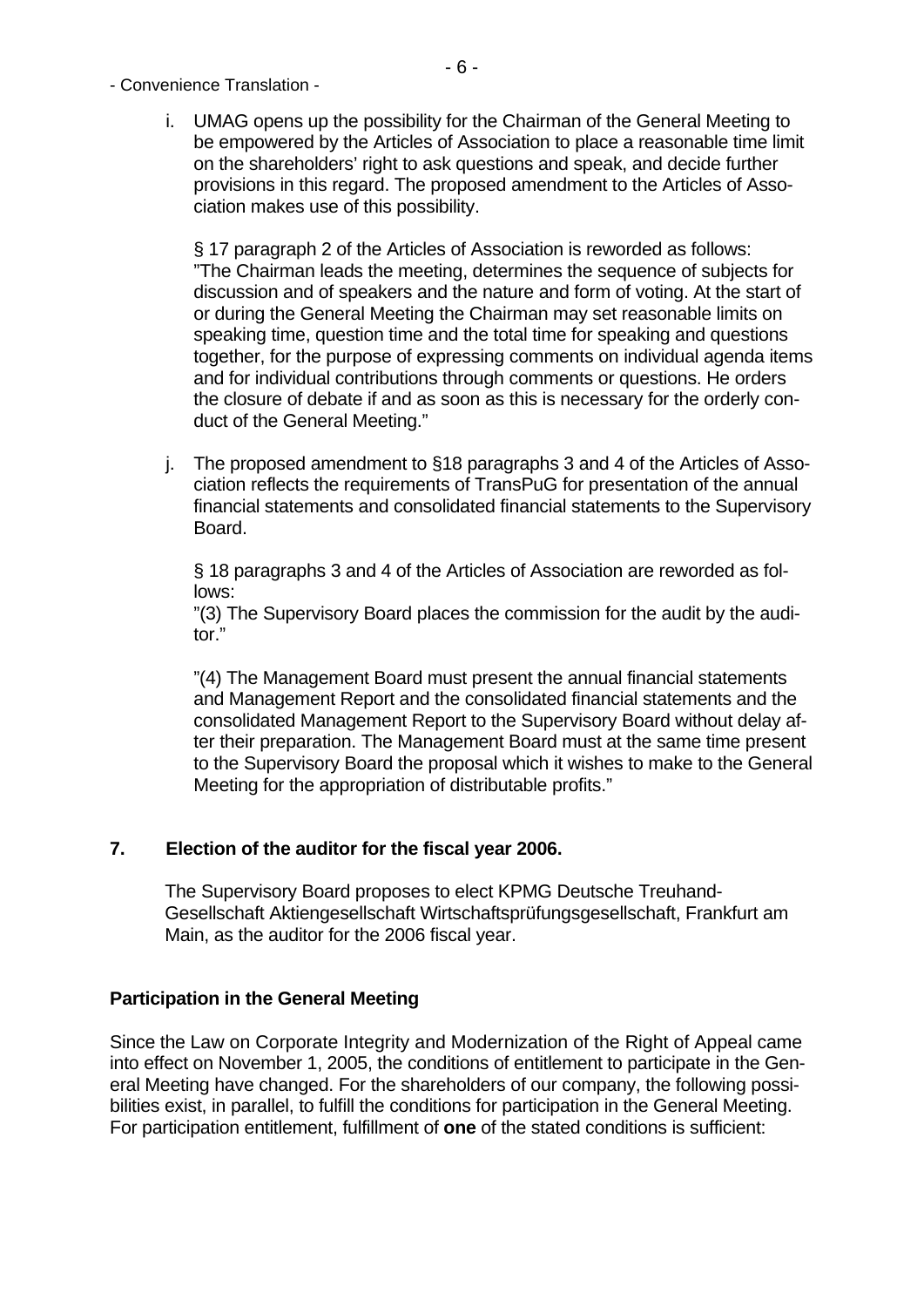# **Participation entitlement through deposition of shares**

Entitlement to participate in the General Meeting is enjoyed by shareholders who at the latest by the start of the twenty-first day before the date of the General Meeting, i.e. before the start of April 19, 2006 (0.00 hours) deposit their shares with the company, with a Notary Public in the Federal Republic of Germany, with a securities clearing and deposit bank or with one of the banks named below or their branches, during business hours, until the end of the General Meeting.

The depository banks are:

Deutsche Bank Aktiengesellschaft Dresdner Bank Aktiengesellschaft WestLB AG Bayerische Hypo- und Vereinsbank AG Bayerische Landesbank COMMERZBANK Aktiengesellschaft DZ BANK AG Deutsche Zentral- und Genossenschaftsbank.

In case of deposit with a German Notary Public or a securities clearing and deposit bank, we request that the certificate to be issued by these is submitted to the company cashier at the latest by the end of May 8, 2006 (24.00 hours).

The shares will be deemed properly deposited if, with the consent of a depository agent for the shares, they are blocked by a bank until the end of the General Meeting.

### **Participation entitlement through special proof of share ownership**

Entitlement to participate in the General Meeting is furthermore enjoyed by shareholders who, pursuant to § 123 paragraph 3 sentence 2 AktG, provide evidence of their share ownership issued in text form by the bank maintaining their securities account. The evidence of share ownership must relate to the start of the twenty-first day before the date of the General Meeting, i.e. the start of April 19, 2006 (0.00 hours), and must be received by the company at the following address by the end of May 5, 2006 (24.00 hours) at the latest:

Fresenius Aktiengesellschaft c/o Dresdner Bank AG OSS SO Hauptversammlungen Jürgen-Ponto-Platz 1 60329 Frankfurt am Main Telefax: + 49(0)69/263-15263 E-mail: tbhvservice@dresdner-bank.com

For the deposited shares or the share ownership evidence submitted, the shareholder or authorized representative will receive an admission ticket to the General Meeting.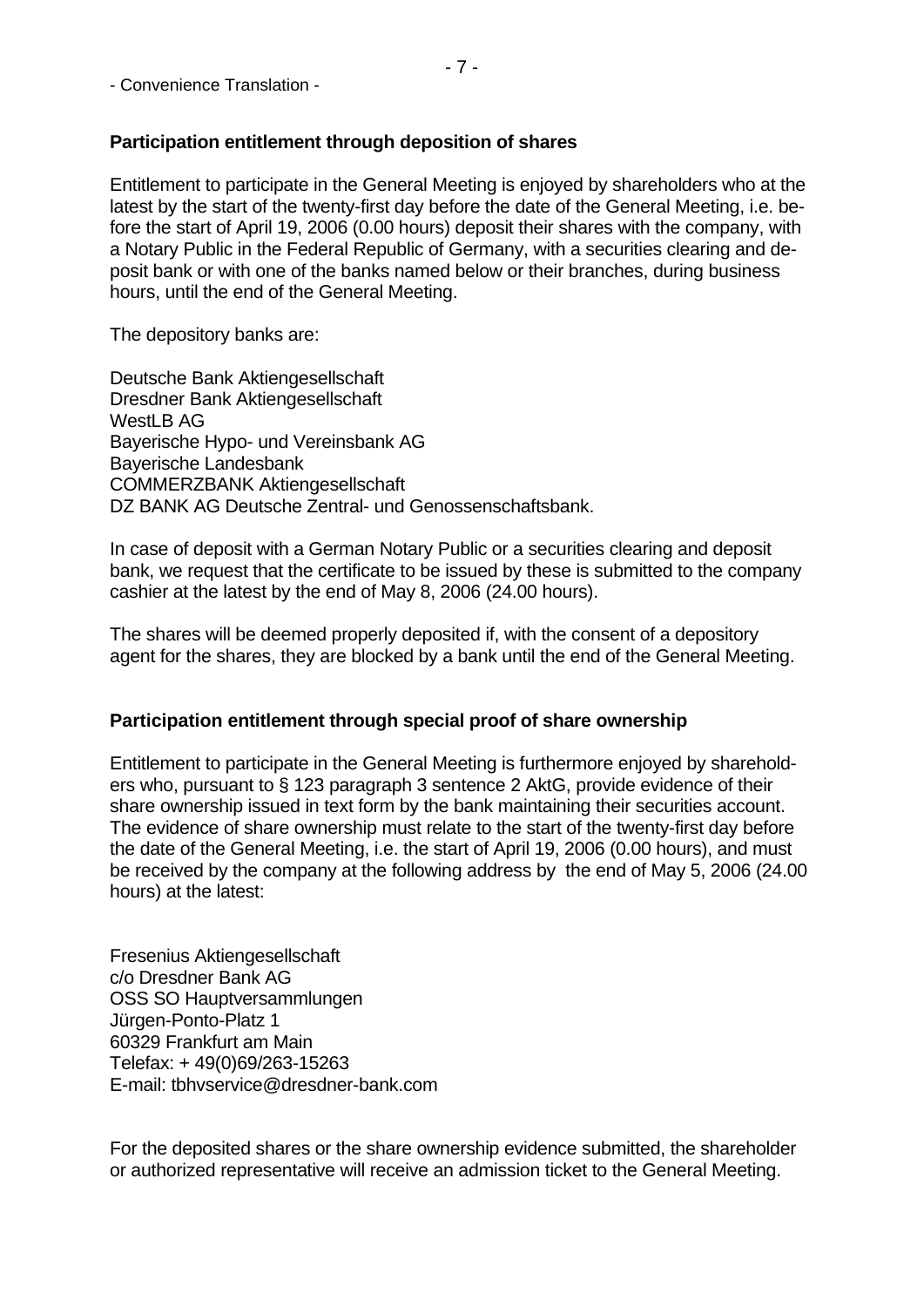Each ordinary share gives entitlement to one (1) vote in the General Meeting. The preference shares have no voting right.

The shareholder may exercise its voting right and/or participation right at the General Meeting by a proxy, eg through the custodian bank, a shareholder association or another person of its choice. In addition, the company offers its shareholders the opportunity prior to the General Meeting to authorize employees nominated by the company as instruction-bound voting-right representatives. Shareholders who wish to issue a proxy to the voting-right representatives nominated by the company require for this purpose an admission ticket to the General Meeting. The proxies must be provided to the company in writing. Appropriate documents and information will be received by the shareholders together with the admission ticket to the General Meeting. To ensure timely receipt of the admission ticket, an order should be placed with the depository bank as early as possible.

Countermotions pursuant to § 126 paragraph 1 AktG should be submitted exclusively to:

Fresenius AG Investor Relations Else-Kröner-Strasse 1 61352 Bad Homburg v.d.H.

Telefax: +49 (0) 61 72 / 608 - 24 88

Countermotions of shareholders which have to be made accessible will be published on the Internet address [http://www.fresenius.de](http://www.fresenius.de/) after their receipt.

Bad Homburg v.d.H., March 2006

**Fresenius Aktiengesellschaft The Management Board**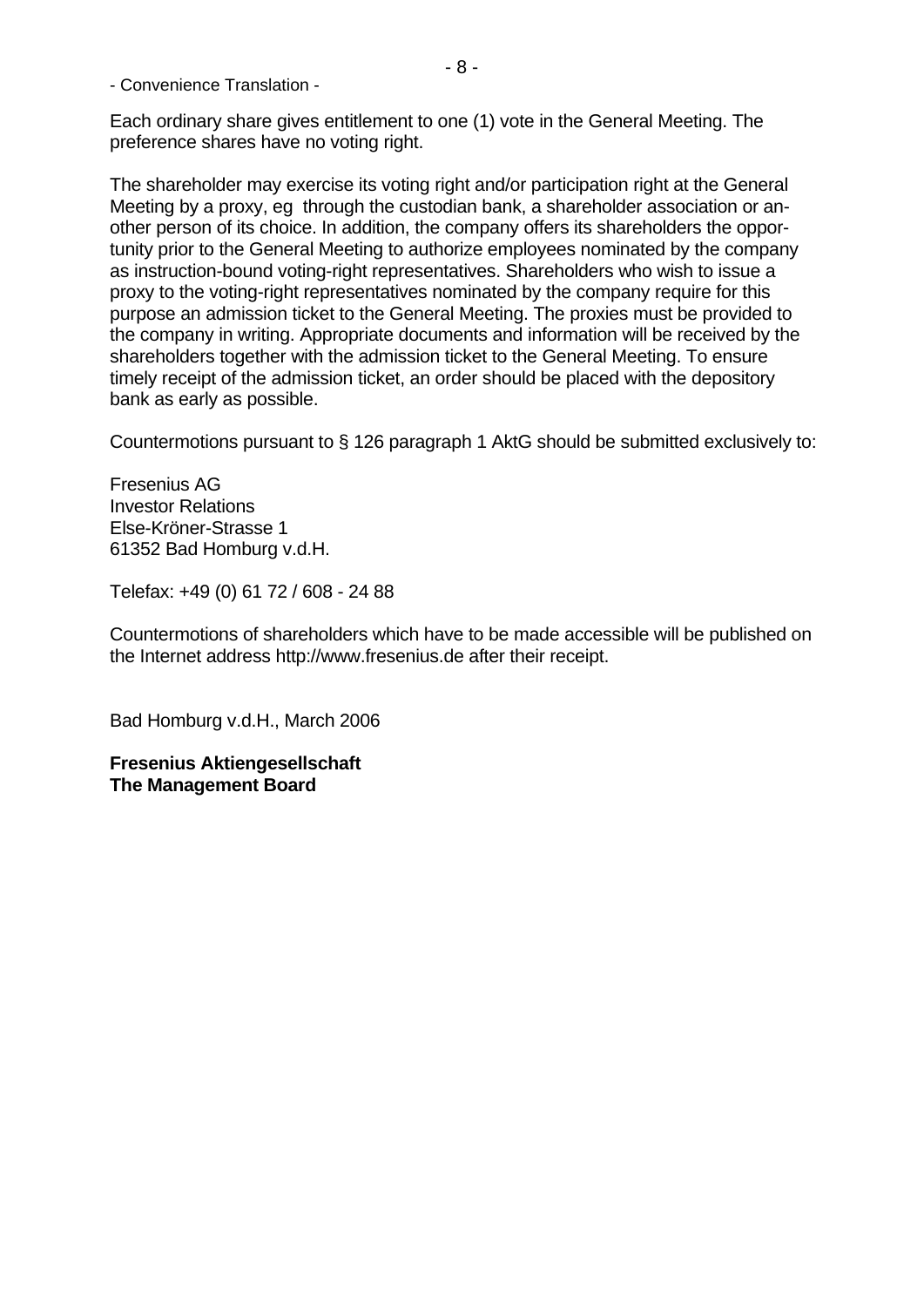

Fresenius Aktiengesellschaft Bad Homburg v. d. H.

# **Invitation to the Separate Meeting of Preference Shareholders**

# **ISIN: DE0005785638 // WKN: 578 563**

We hereby invite our preference shareholders to the

# **Separate Meeting**

to be held on Wednesday May 10, 2006 after the Ordinary General Meeting starting at 10.00 am in the Congress Center Messe Frankfurt, Ludwig-Erhard-Anlage 1, 60327 Frankfurt am Main.

Agenda

## **Consent to the resolution of the Ordinary General Meeting on the same date concerning revocation of the previous Approved Capital II and for the creation of new Approved Capital I and II and a corresponding modification of the Articles of Association.**

The Management Board and the Supervisory Board propose that consent is given to the following resolution of the Ordinary General Meeting on the same date:

- a. The authorization to increase the subscribed capital in § 4 paragraph 4 of the Articles of Association (Approved Capital II) is cancelled and § 4 paragraph 4 of the Articles of Association is deleted.
- b. New Approved Capital I of EUR 12,800,000 is created. For this purpose a new paragraph 3 is inserted in § 4 of the Articles of Association. The new paragraph 3 is worded as follows:

"The Management Board is authorized until May 9, 2011 - with the con-sent of the Supervisory Board - to increase the company's subscribed capital by a nominal total amount of up to EUR 12,800,000 through a single or multiple issue of new bearer ordinary shares and/or non-voting bearer preference shares against cash contributions (Approved Capital I). The number of shares must increase in the same proportion as the subscribed capital. A subscription right must be granted to shareholders. The Management Board is, however, authorized to exclude residual fractional amounts from the shareholders' subscription right and, in the event of a simultaneous issue of ordinary and preference shares, to exclude rights of the holders of one class of shares to subscribe to the shares of the other class if the subscription ratio is set the same for both classes.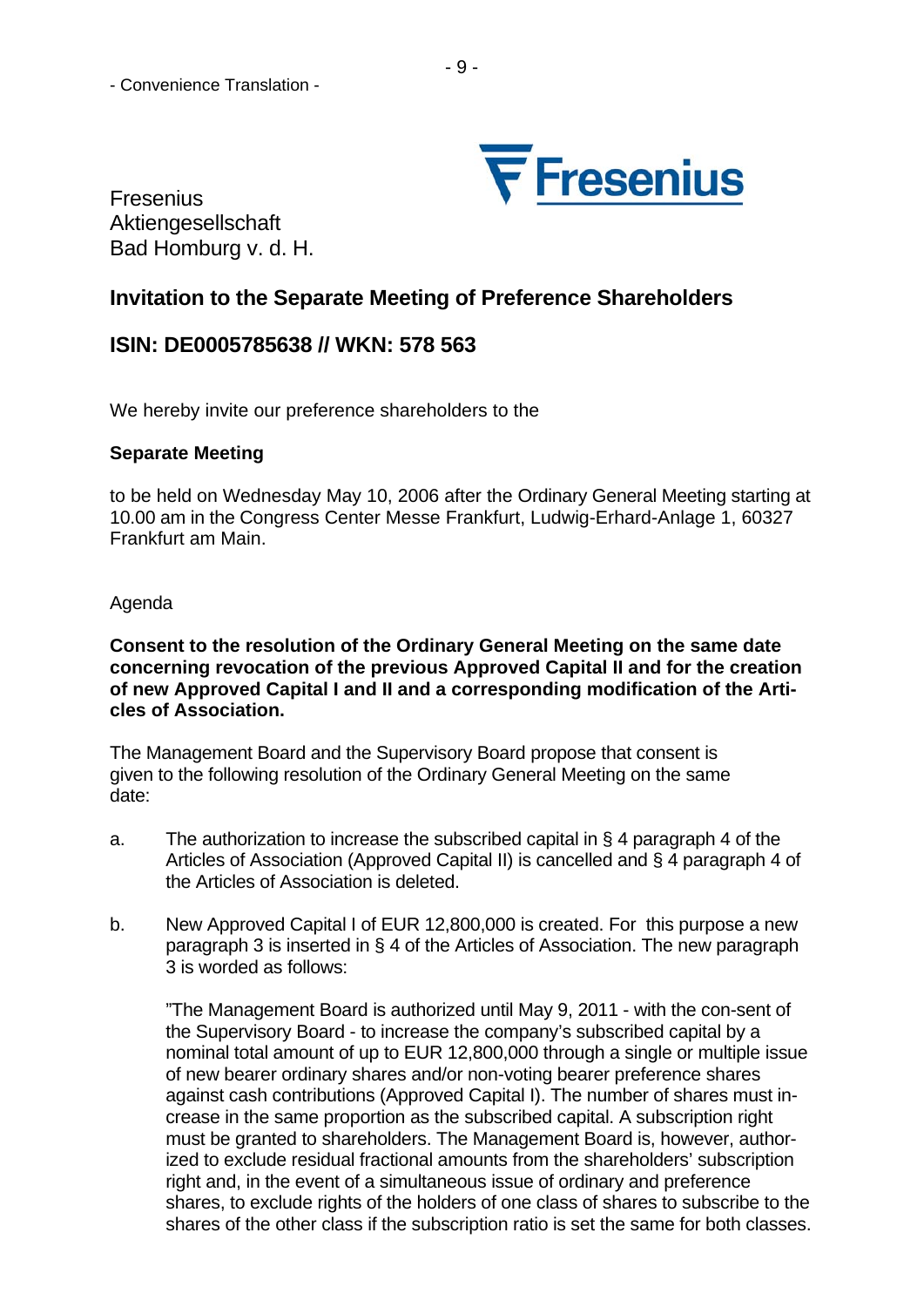The authorization also includes the power to issue further preference shares equivalent to the previously issued non-voting preference shares in the distribution of the company's profits or assets. The power may be exercised only to the extent that, when utilizing the entire Approved Capitals registered in the Commercial Register pursuant to the resolutions in the General Meeting on May 10, 2006, the number of ordinary shares issued does not exceed the number of nonvoting preference shares."

c. New Approved Capital II is created in the amount of EUR 6,400,000. For this purpose, a new paragraph 4 is inserted in § 4 of the Articles of Association in lieu of the deleted  $\S$  4 paragraph 4 as described in a) above. The new paragraph 4 is worded as follows:

" The Management Board is authorized until May 9, 2011 - with the consent of the Supervisory Board - to increase the company's sub-scribed capital by a nominal total amount of up to EUR 6,400,000 through a single or multiple issue of new bearer ordinary shares and/or non-voting bearer preference shares against cash contributions and/or contributions in kind (Approved Capital II). The number of shares must increase in the same proportion as the subscribed capital. The Management Board is authorized to exclude residual fractional amounts from the shareholders' subscription right and, in the event of a simultaneous issue of ordinary and preference shares, to exclude rights of the holders of one class of shares to subscribe to the shares of the other class if the subscription ratio is set the same for both classes. The Management Board is further authorized to decide on the exclusion of the shareholders' subscription right, in each case with the consent of the Supervisory Board. The exclusion of the shareholders' subscription right is, however, permissible only if, in the case of a capital increase against cash contributions, the issue amount is not substantially less than the stock-exchange price. In the case of a capital increase against contributions in kind, the exclusion of subscription rights is permissible only for the acquisition of a company or parts of a company or a participating interest in a company. The authorization also includes the power to issue further preference shares equivalent to the previously issued non-voting preference shares in the distribution of the company's profits or assets. The power may be exercised only to the extent that, when utilizing the entire Approved Capitals registered in the Commercial Register pursuant to the resolutions in the General Meeting on May 10, 2006, the number of ordinary shares issued does not exceed the number of non-voting preference shares."

# **Participation in the Separate Meeting of Preference Shareholders**

Since the Law on Corporate Integrity and Modernization of the Right of Appeal came into effect on November 1, 2005, the conditions of entitlement to participate in the Special Meeting of Preference Shareholders have changed. For the shareholders of our company, the following possibilities exist, in parallel, to fulfill the conditions for participation in the Special Meeting of Preference Shareholders. For participation entitlement, fulfillment of **one** of the stated conditions is sufficient: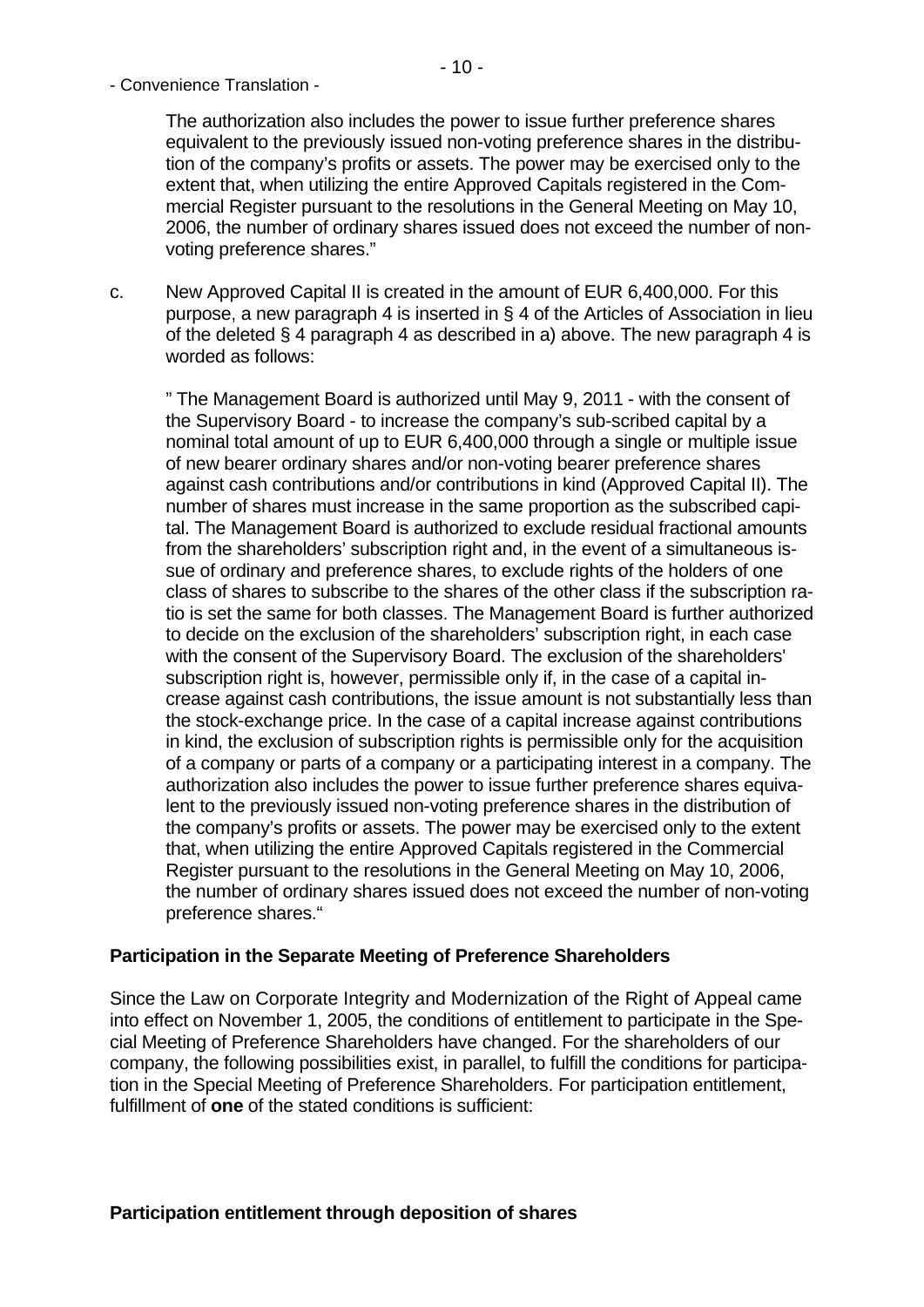Entitlement to participate in the Special Meeting of Preference Shareholders is enjoyed by shareholders who at the latest by the start of the twenty-first day before the date of the Special Meeting of Preference Shareholders, i.e. before the start of April 19, 2006 (0.00 hours) deposit their shares with the company, with a Notary Public in the Federal Republic of Germany, with a securities clearing and deposit bank or with one of the banks named below or their branches, during business hours, until the end of the Special Meeting of Preference Shareholders.

The depository banks are:

Deutsche Bank Aktiengesellschaft Dresdner Bank Aktiengesellschaft WestLB AG Bayerische Hypo- und Vereinsbank AG Bayerische Landesbank COMMERZBANK Aktiengesellschaft DZ BANK AG Deutsche Zentral- und Genossenschaftsbank.

In case of deposit with a German Notary Public or a securities clearing and deposit bank, we request that the certificate to be issued by these is submitted to the company cashier at the latest by the end of May 8, 2006 (24.00 hours).

The shares will be deemed properly deposited if, with the consent of a depository agent for the shares, they are blocked by a bank until the end of the Special Meeting of Preference Shareholders.

### **Participation entitlement through special proof of share ownership**

Entitlement to participate in the Special Meeting of Preference Shareholders is furthermore enjoyed by shareholders who, pursuant to § 123 paragraph 3 sentence 2 AktG, provide evidence of their share ownership issued in text form by the bank maintaining their securities account. The evidence of share ownership must relate to the start of the twenty-first day before the date of the Special Meeting of Preference Shareholders, i.e. the start of April 19, 2006 (0.00 hours), and must be received by the company at the following address by the end of May 5, 2006 (24.00 hours) at the latest:

Fresenius Aktiengesellschaft c/o Dresdner Bank AG OSS SO Hauptversammlungen Jürgen-Ponto-Platz 1 60329 Frankfurt am Main Telefax: + 49(0)69/263-15263 E-mail: tbhvservice@dresdner-bank.com

For the deposited shares or the share ownership evidence submitted, the shareholder or authorized representative will receive an admission ticket to the Special Meeting of Preference Shareholders.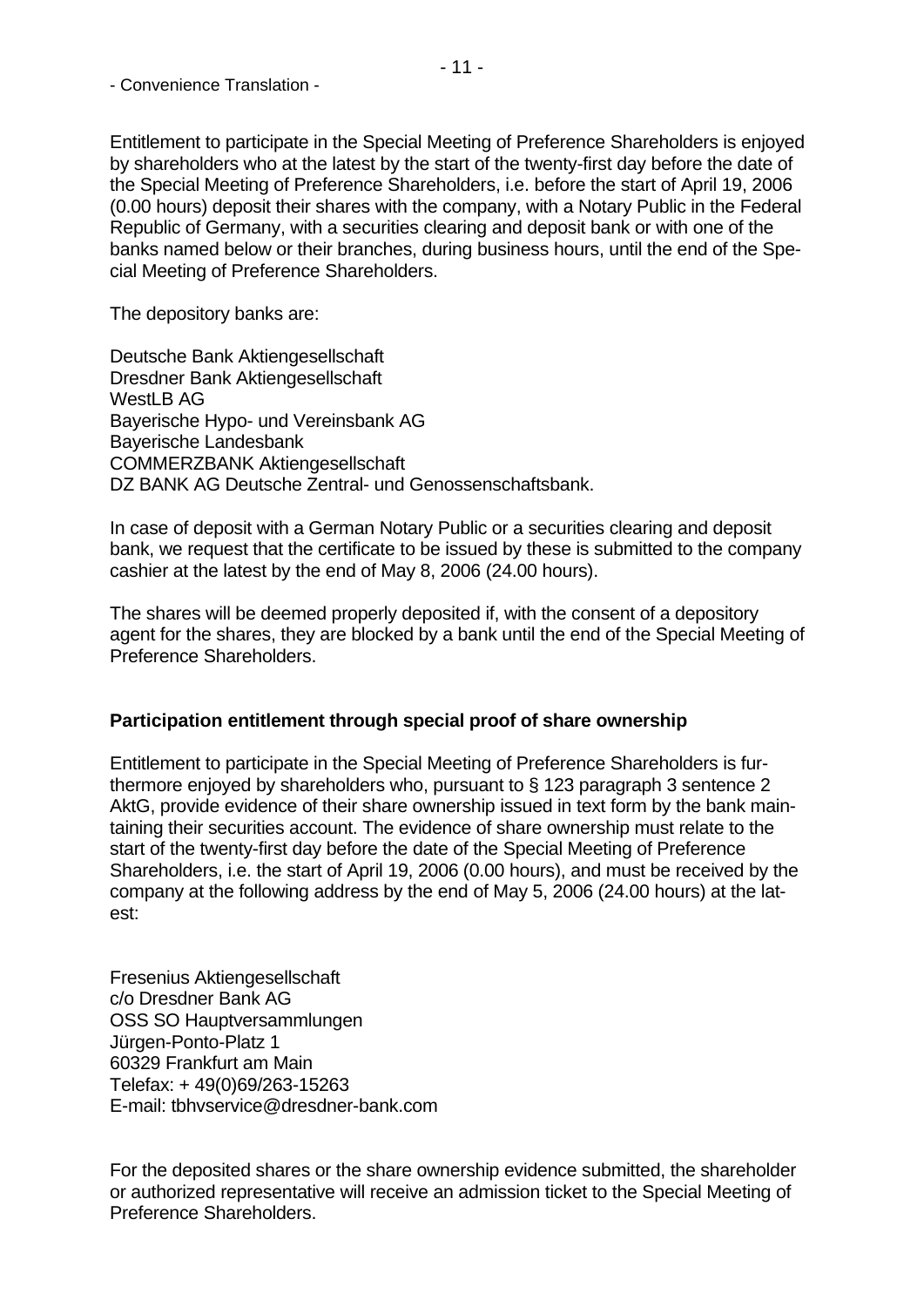Each preference share gives entitlement to one (1) vote in the Special Meeting of Preference Shareholders.

The shareholder may exercise its voting right and/or participation right in the Special Meeting of Preference Shareholders by a proxy, eg through the custodian bank, a shareholder association or another person of its choice. In addition, the company offers its shareholders the opportunity prior to the Special Meeting of Preference Shareholders to authorize employees nominated by the company as instruction-bound votingright representatives. Shareholders who wish to issue a proxy to the voting-right representatives nominated by the company require for this purpose an admission ticket to the Special Meeting of Preference Shareholders. The proxies must be provided to the company in writing. Appropriate documents and information will be received by the shareholders together with the admission ticket to the Special Meeting of Preference Shareholders. To ensure timely receipt of the admission ticket, an order should be placed with the depository bank as early as possible.

Countermotions pursuant to § 126 paragraph 1 AktG should be submitted exclusively to:

Fresenius AG Investor Relations Else-Kröner-Strasse 1 61352 Bad Homburg v.d.H.

Telefax: +49 (0) 61 72 / 608 - 24 88

Countermotions of shareholders which have to be made accessible will be published on the Internet address [http://www.fresenius.de](http://www.fresenius.de/) after their receipt.

Bad Homburg v.d.H., March 2006

**Fresenius Aktiengesellschaft The Management Board**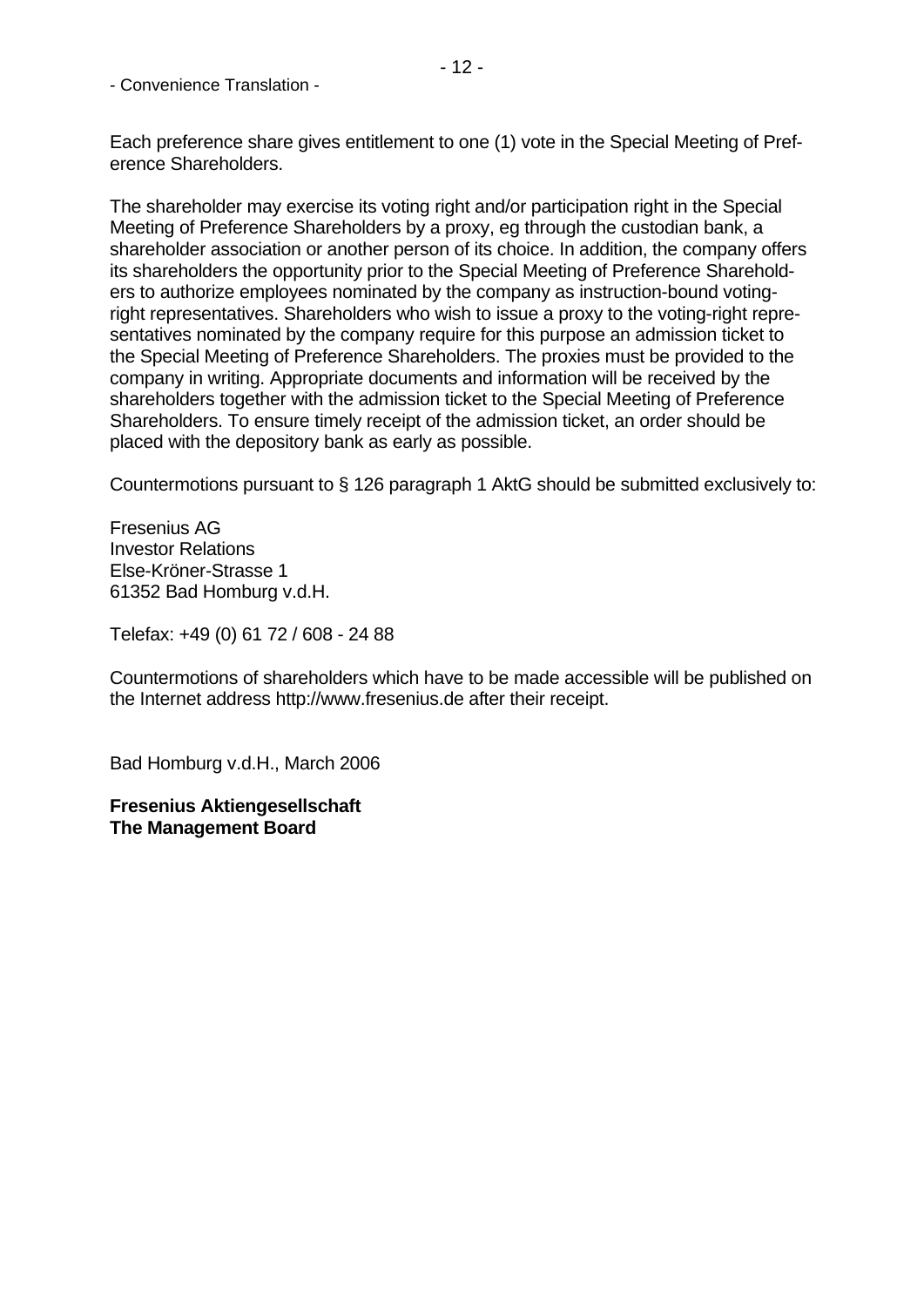### **Report of the Management Board to the Ordinary General Meeting of Fresenius Aktiengesellschaft (re agenda item 5) and to the Separate Meeting of Preference Shareholders (re the sole agenda item) of Fresenius Aktiengesellschaft on May 10, 2006 pursuant to § 186 paragraph 4 sentence 2 and § 203 paragraph 2 AktG**

# **Approved Capital I and II**

The authorization to utilize the remaining Approved Capital II ends on May 30, 2006. The Approved Capital I and parts of the Approved Capital II were utilized in the course of the capital increase carried out in the fourth quarter of 2005. Through the resolution pursuant to agenda item 5 in the Ordinary General Meeting and pursuant to the sole agenda item in the Separate Meeting of Preference Shareholders, new Approved Capital classes are to be created, through an amendment to the Articles of Association, up to a nominal amount of EUR 19,200,000, with a time limit until May 9, 2011. The remaining Approved Capital II is to lapse.

### Approved Capital I:

If management exercises the authorization to increase the capital, the new shares from Approved Capital I – with a total nominal amount of up to EUR 12,800,000 – will, in principle, be offered to the shareholders for subscription. The formation of the Approved Capital I is intended to ensure once more that the company can strengthen its equity base when capital market conditions are favorable. In the event of a simultaneous issue of ordinary and preference shares, the management will be empowered to exclude the shareholders' statutory subscription right to the effect that the ordinary shareholders receive a subscription right only to new ordinary shares and that the preference shareholders receive a subscription right only to new preference shares. This power may be exercised, however, only if the subscription ratio is the same for both share classes. This form of subscription restriction makes it possible to ensure that in the course of a capital increase the ratio between the holdings of the two shareholder groups is kept constant. Beyond this, the management is entitled to exclude the subscription right only for residual fractional amounts in order to achieve a rounded amount for the issue value and the subscription ratio.

At the appropriate time the subscription price will be set in such a way that the interests of the shareholders and the company are reasonably taken into account under due consideration of the capital market situation.

### Approved Capital II:

In addition to the Approved Capital I the Management Board and the Supervisory Board propose to the General Meeting the creation of an Approved Capital II in the nominal amount of up to EUR 6,400,000. In addition to the possibility to exclude the subscription right for residual fractional amounts and a reciprocal exclusion of rights for holders of one share class to subscribe to shares in the other share class, the Management Board shall also be authorized to exclude the statutory subscription right completely. The capital increases may be effected through cash contributions or contributions in kind. The creation of this new Approved Capital II intends to ensure that the company can continue to strengthen its equity basis under optimal conditions and can, for the purpose of acquisitions, issue ordinary shares and preference shares against contributions in kind. The proposed authorization to issue ordinary shares and preference shares against contributions in kind is intended to give the company the neces-